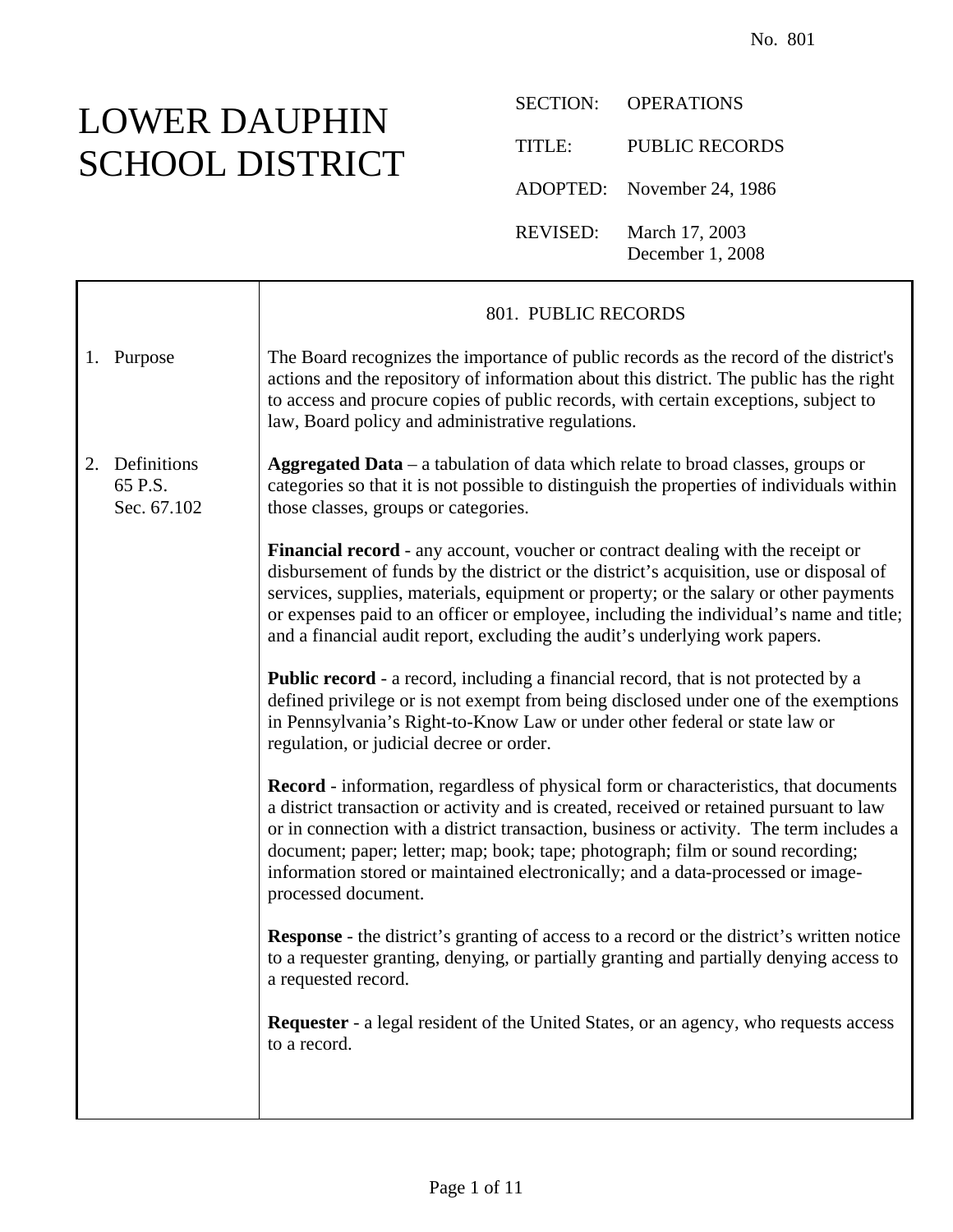| 3. | Authority<br>65 P.S.<br>Sec. 67.302,<br>67.305, 67.504,<br>67.701 | The Board shall make the district's public records available for access and<br>duplication to a requester, in accordance with law, Board policy and administrative<br>regulations.            |
|----|-------------------------------------------------------------------|-----------------------------------------------------------------------------------------------------------------------------------------------------------------------------------------------|
|    | 4. Delegation of<br>Responsibility<br>65 P.S.                     | The Board designates the Secretary to the Superintendent, as the Open Records<br>Officer, who shall be responsible to:                                                                        |
|    | Sec. 67.502                                                       | 1. Receive requests for access to records submitted to the district.                                                                                                                          |
|    |                                                                   | 2. Review and respond to written requests in accordance with law, Board policy<br>and administrative regulations.                                                                             |
|    |                                                                   | 3. Direct requests to other appropriate individuals in the district or in another<br>agency.                                                                                                  |
|    |                                                                   | Track the district's progress in responding to requests.<br>4.                                                                                                                                |
|    |                                                                   | 5. Issue interim and final responses to submitted requests.                                                                                                                                   |
|    |                                                                   | 6. Maintain a log of all record requests and their disposition.                                                                                                                               |
|    |                                                                   | 7. Ensure district staff is trained to perform assigned job functions relative to<br>requests for access to records.                                                                          |
|    | 65 P.S.<br>Sec. 67.502,<br>67.505, 67.901,<br>67.1101             | Upon receiving a request for access to a record, the Open Records Officer shall:                                                                                                              |
|    |                                                                   | 1. Note the date of receipt on the written request or require that any verbal request<br>be submitted in writing on the uniform form.                                                         |
|    |                                                                   | 2. Compute and note on the written request the day on which the five-day period<br>for response will expire.                                                                                  |
|    |                                                                   | 3. Maintain an electronic or paper copy of the written request, including all<br>documents submitted with the request, until the request has been fulfilled.                                  |
|    |                                                                   | 4. If the written request is denied, maintain the written request for thirty (30) days<br>or, if an appeal is filed, until a final determination is issued or the appeal is<br>deemed denied. |
| 5. | Guidelines<br>65 P.S.<br>Sec. 67.701                              | Requesters may access and procure copies of the public records of the district during<br>the regular business hours of the administration offices.                                            |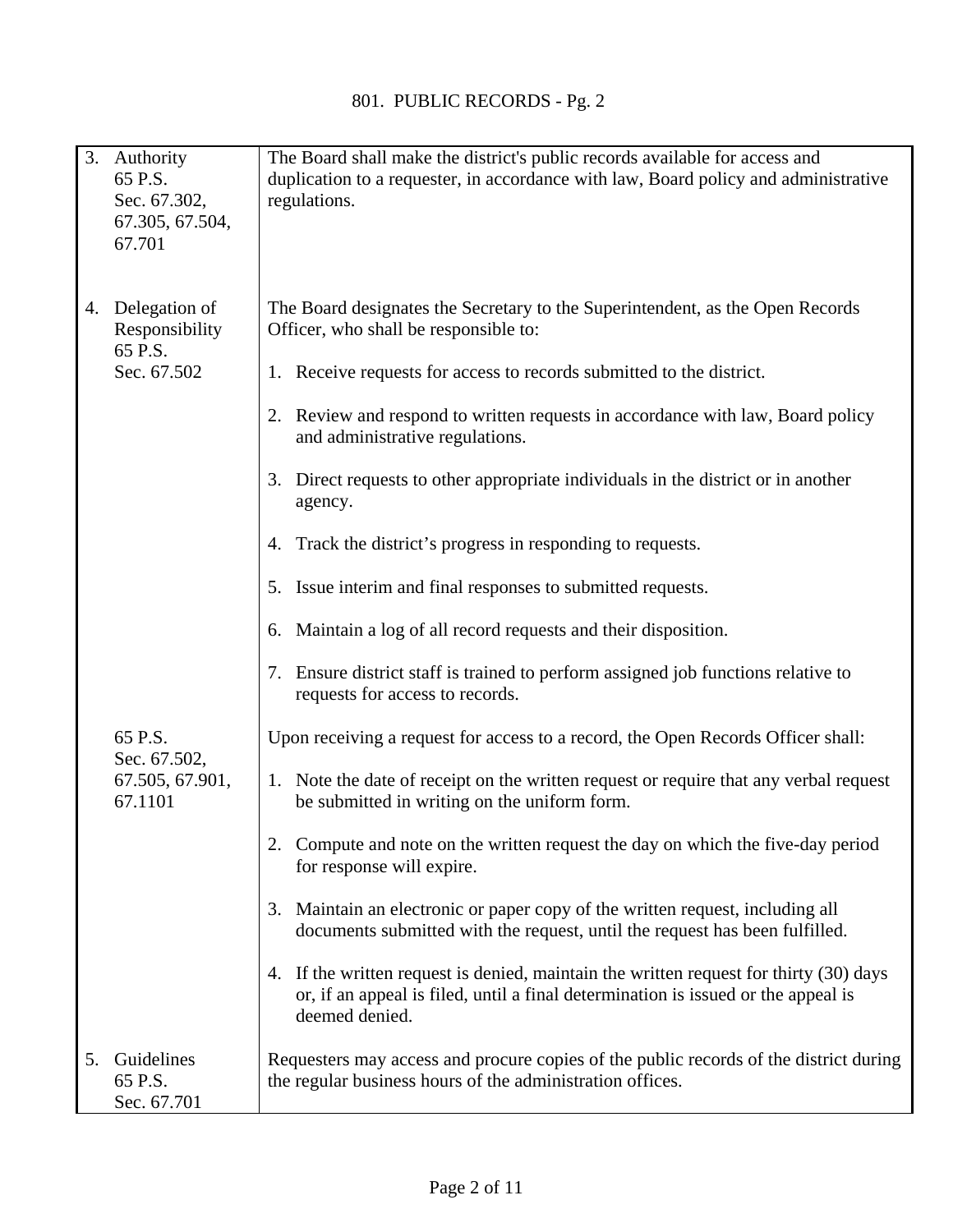|                                                                    | A requester's right of access does not include the right to remove a record from the<br>control or supervision of the Open Records Officer.                                                                                                                                                                              |
|--------------------------------------------------------------------|--------------------------------------------------------------------------------------------------------------------------------------------------------------------------------------------------------------------------------------------------------------------------------------------------------------------------|
| 65 P.S.<br>Sec. 67.302                                             | The district shall not limit the number of records requested.                                                                                                                                                                                                                                                            |
| 65 P.S.<br>Sec. 67.705                                             | When responding to a request for access, the district is not required to create a<br>record that does not exist nor to compile, maintain, format or organize a record in a<br>manner which the district does not currently use.                                                                                          |
| 42 U.S.C.<br>Sec. 12132<br><b>28 CFR</b><br>Sec. 35.160,<br>35.164 | Information shall be made available to individuals with disabilities in an appropriate<br>format, upon request and with sufficient advance notice.                                                                                                                                                                       |
| 65 P.S.<br>Sec. 67.504,<br>67.505                                  | The district shall post at the administration office and on the district's web site, if the<br>district maintains a web site, the following information:                                                                                                                                                                 |
|                                                                    | 1. Contact information for the Open Records Officer.                                                                                                                                                                                                                                                                     |
|                                                                    | Contact information for the state's Office of Open Records or other applicable<br>2.<br>appeals officer.                                                                                                                                                                                                                 |
|                                                                    | The form to be used to file a request, with a notation that the state Office of<br>3.<br>Open Records form may also be used if the district decides to create its own<br>form.                                                                                                                                           |
|                                                                    | 4. Board policy, administrative regulations and procedures governing requests for<br>access to the district's public records.                                                                                                                                                                                            |
|                                                                    | <b>Records Subject to Disclosure</b>                                                                                                                                                                                                                                                                                     |
|                                                                    | If the requested information is determined to fall within the definition of "record",<br>the Open Records Officer must then determine whether any exemption, court order<br>or privilege applies.                                                                                                                        |
|                                                                    | <b>Exempt Records</b>                                                                                                                                                                                                                                                                                                    |
|                                                                    | Unless the document constitutes a "financial record" or constitutes "aggregated"<br>data" maintained or received by the public school entity, the following records are<br>exempt from disclosure and are not to be disclosed unless the rules pertaining to the<br>disclosure of nonpublic records have been fulfilled. |
|                                                                    |                                                                                                                                                                                                                                                                                                                          |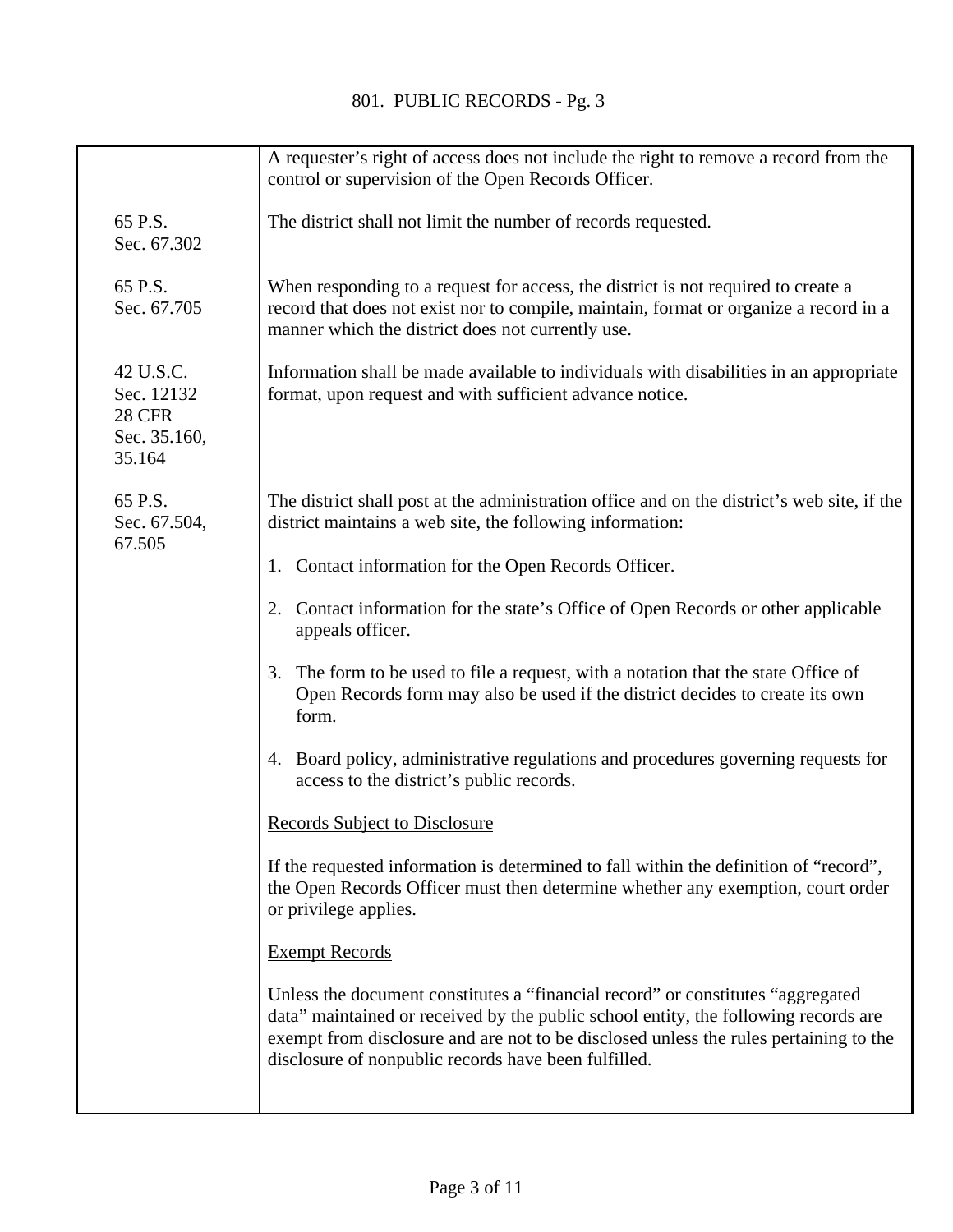| 65 P.S. Sec.                 | 1. Loss of federal or state funds. A record the disclosure of which would result in                                                                                                                                                                                                                                                                                                                                                                                                                                                                                                                                                                                                                                                                                                         |
|------------------------------|---------------------------------------------------------------------------------------------------------------------------------------------------------------------------------------------------------------------------------------------------------------------------------------------------------------------------------------------------------------------------------------------------------------------------------------------------------------------------------------------------------------------------------------------------------------------------------------------------------------------------------------------------------------------------------------------------------------------------------------------------------------------------------------------|
| 67.708(b)(1)                 | the loss of federal or state funds.                                                                                                                                                                                                                                                                                                                                                                                                                                                                                                                                                                                                                                                                                                                                                         |
| 65 P.S. Sec.<br>67.708(b)(1) | 2. Reasonable likelihood of substantial and demonstrable risk of physical<br>harm or personal security. A record the disclosure of which would be<br>reasonably likely to result in a substantial and demonstrable risk of physical<br>harm to or the personal security of an individual.                                                                                                                                                                                                                                                                                                                                                                                                                                                                                                   |
| 65 P.S. Sec.<br>67.708(b)    | 3. Public Safety. A record in connection with a public safety activity if disclosure<br>would be reasonably likely to jeopardize or threaten public safety.                                                                                                                                                                                                                                                                                                                                                                                                                                                                                                                                                                                                                                 |
| 65 P.S. Sec.<br>67.708(b)(3) | 4. Safety or security of facilities. A record the disclosure of which creates a<br>reasonable likelihood of endangering the safety or physical security of a<br>building, public utility, resource, infrastructure, facility or information storage<br>system, including: (a) lists of infrastructure, resources and significant special<br>events, threat assessments, consequences assessments, antiterrorism protective<br>measures and plans and security and response-needs assessments; and (b)<br>building plans or infrastructure records that expose or create vulnerability<br>through disclosure of critical systems, such as structural elements, technology,<br>communication, electrical, fire suppression, etc.                                                              |
| 65 P.S. Sec.<br>67.708(b)(5) | 5. Medical information. A record of an individual's medical, psychiatric or<br>psychological history or disability status, enrollment in a healthcare program or a<br>program designed for participation by persons with disabilities, including<br>vocational rehabilitation, workers' compensation and unemployment<br>compensation, or related information that would disclose individually<br>identifiable health information.                                                                                                                                                                                                                                                                                                                                                          |
| 65 P.S. Sec.<br>67.708(b)(6) | 6. Personal identification information. A record containing all or part of a<br>person's Social Security number; driver's license number; personal financial<br>information; home, cellular or personal telephone numbers; personal e-mail<br>addresses; employee number or other confidential personal identification<br>number; a spouse's name; marital status; and beneficiary or dependent<br>information. However, although the foregoing personal information is exempt<br>from disclosure, "financial records" as defined in the Right-to-Know Law must<br>be disclosed, including the name, position, salary, actual compensation or other<br>payments or expenses, employment contract, employment related contract and<br>length of service of a public official or an employee. |
| 65 P.S. Sec.<br>67.708(b)(7) | 7. Certain employee information. The following records pertaining to an<br>employee are exempt: (a) reference letters; (b) performance ratings or reviews;<br>(c) state civil service test results; (d) employment applications of unsuccessful<br>applicants; (e) workplace support services program information; (f) written<br>criticisms of an employee; (g) grievance material, including documents related to<br>discrimination or sexual harassment; (h) information regarding discipline,                                                                                                                                                                                                                                                                                           |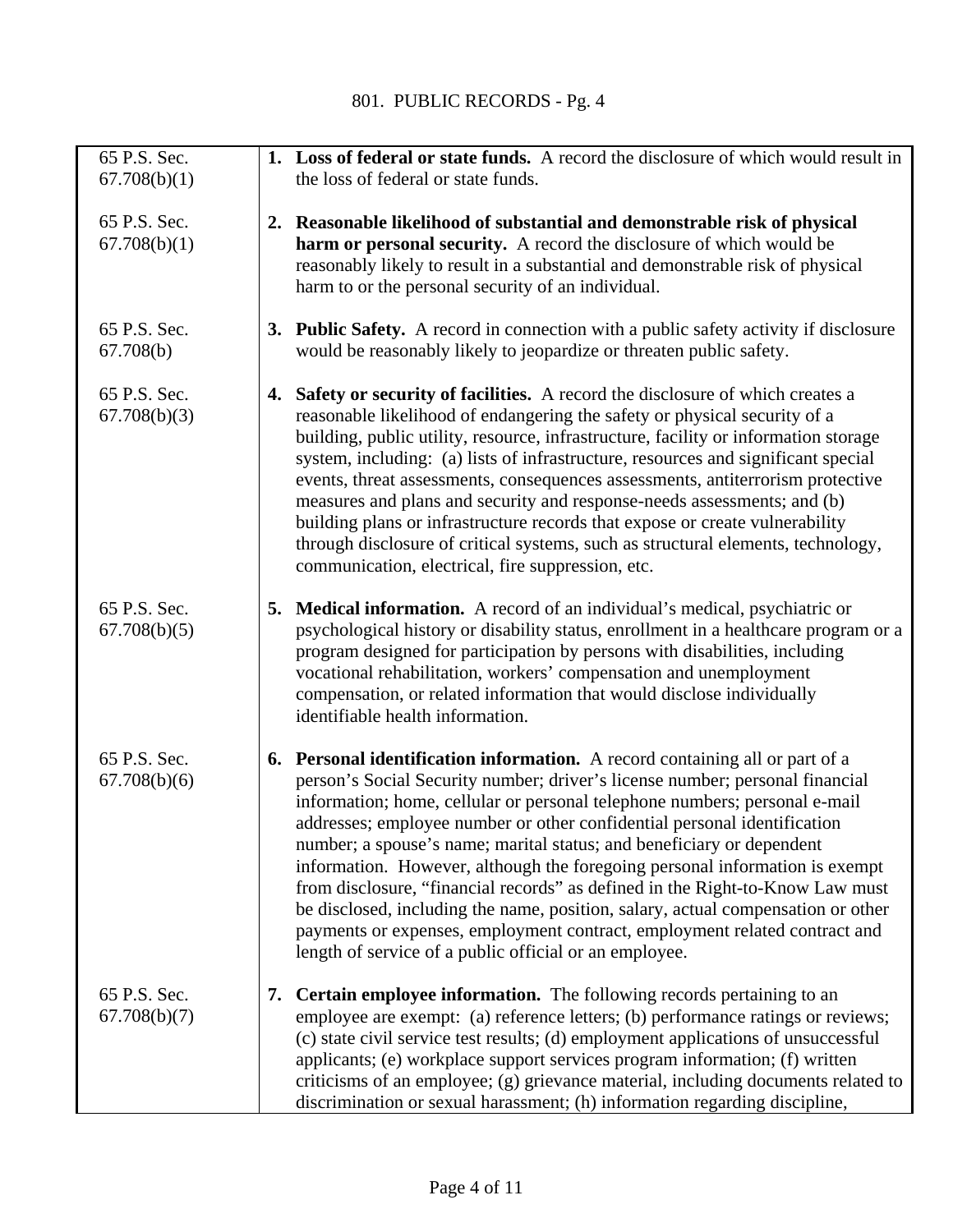|                                    | demotion or discharge contained in a personnel file (except that the record(s)<br>pertaining to the final action or demotion or discharge are not exempt); and (i) an<br>academic transcript.                                                                                                                                                                                                                                                                                                                                                                                                   |
|------------------------------------|-------------------------------------------------------------------------------------------------------------------------------------------------------------------------------------------------------------------------------------------------------------------------------------------------------------------------------------------------------------------------------------------------------------------------------------------------------------------------------------------------------------------------------------------------------------------------------------------------|
| 65 P.S. Sec.<br>67.708(b)(8)       | 8. Labor relations, negotiations and arbitration. A record pertaining to strategy<br>or negotiations relating to labor relations or collective bargaining and related<br>arbitration proceedings (except the final or executed contract). In the case of<br>grievances and arbitration, the exemption applies to exhibits entered into<br>evidence at an arbitration proceeding and a transcript of the arbitration or the<br>opinion (except that the final award or order is not exempt).                                                                                                     |
| 65 P.S. Sec.<br>67.708(b)(9)       | 9. Predecisional drafts. Drafts of bills, policy, management directives, ordinances<br>or amendments to any of the foregoing are exempt.                                                                                                                                                                                                                                                                                                                                                                                                                                                        |
| 65 P.S. Sec.<br>67.708(b)(10)      | 10. Predecisional deliberations. A record that reflects the internal, predecisional<br>deliberations of a public school board, employees or officials, including<br>predecisional deliberations relating to budget recommendations, or contemplated<br>or proposed policy or course of action or any research, memos or other<br>documents used in the predecisional deliberations or the strategy to be used to<br>develop or achieve the successful adoption of a budget. However, the<br>predecisional deliberations provision has a number of exceptions. The<br>exceptions are as follows: |
| 65 P.S. Sec.<br>67.708(b)(10)(ii)  | a. Documents distributed to a quorum for purposes of deliberation. If a<br>record described above is not otherwise exempt and is "presented to a<br>quorum for deliberation in accordance with 65 Pa.C.S. Ch. 7 [related to<br>the Sunshine Act], [it] shall be a public record." Those predecisional<br>documents that are distributed to school boards and that are used in<br>deliberations permitted to take place in private can remain private and are<br>not required to be disclosed under the Right-to-Know Law.                                                                       |
| 65 P.S. Sec.<br>67.708(b)(10(iii)) | b. Certain applications. The predecisional deliberations exemption does<br>not apply to applications or other documents submitted to request<br>commonwealth funds.                                                                                                                                                                                                                                                                                                                                                                                                                             |
| 65 P.S. Sec.<br>67.708(b)(10)(iv)  | c. Opinion surveys. The predecisional deliberations exemption does not<br>apply to the results of public opinion surveys, polls, focus groups,<br>marketing research or similar effort designed to measure public opinion.                                                                                                                                                                                                                                                                                                                                                                      |
| 65 P.S. Sec.<br>67.708(b)(11)      | 11. Trade secrets and confidential proprietary information. A record that<br>constitutes or reveals a trade secret or confidential proprietary information is<br>exempt from disclosure.                                                                                                                                                                                                                                                                                                                                                                                                        |
| 65 P.S. Sec.<br>67.708(b)(12)      | 12. Personal notes and working papers. Notes and working papers prepared by or<br>for a public official or agency employee used solely for that individual's<br>personal use are exempt from disclosure.                                                                                                                                                                                                                                                                                                                                                                                        |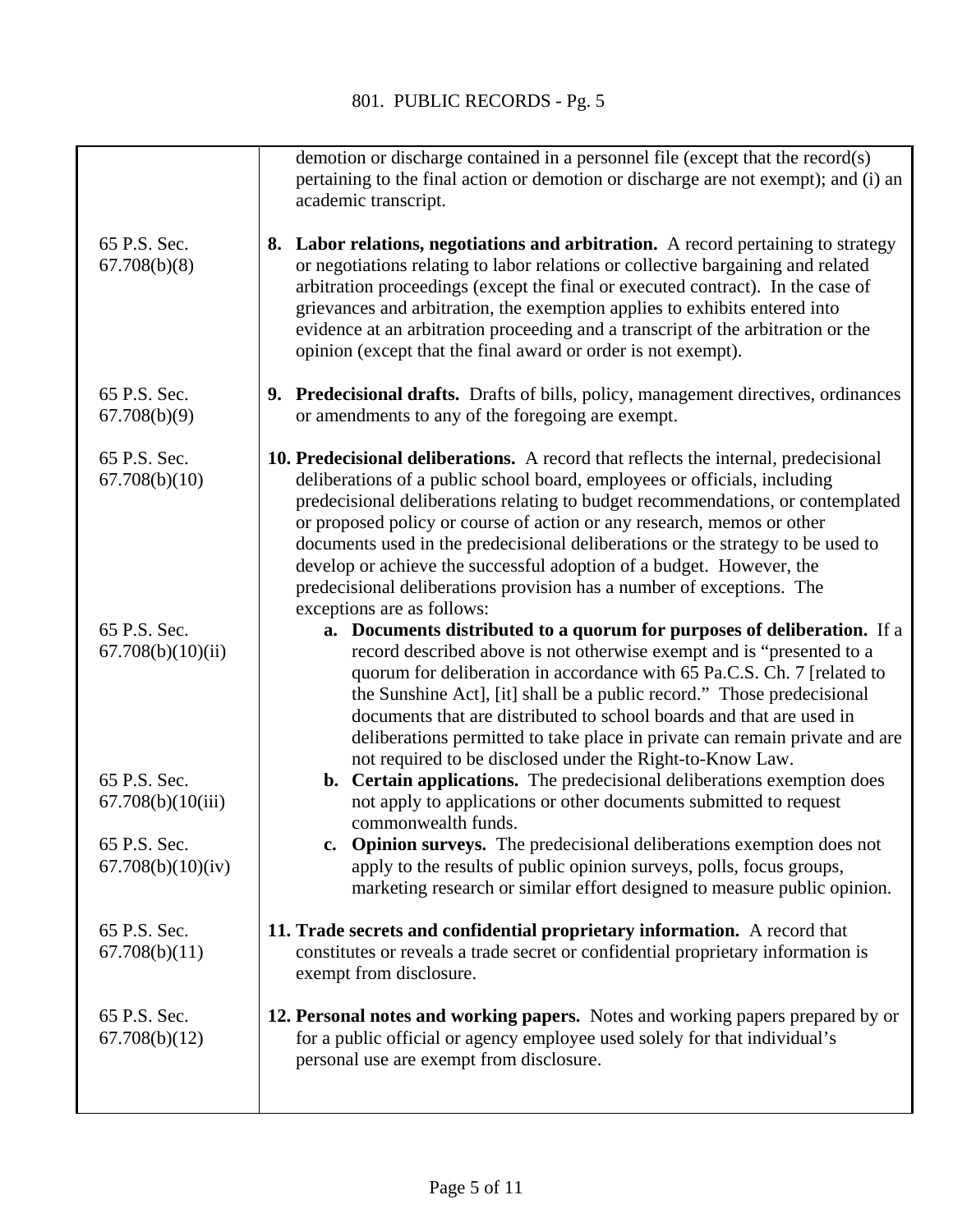| 65 P.S. Sec.<br>67.708(b)(13)       | 13. Donor identity. Records that would disclose the identity of an individual who<br>lawfully makes a donation to an agency (including lists of potential donors<br>compiled by an agency to pursue donations, donor profile information or<br>personal identifying information pertaining to a donor) are exempt from<br>disclosure, unless the donation is intended for or restricted to providing<br>remuneration or personal tangible benefit to a named public office or employee<br>of the agency.                                                                                                                                                            |
|-------------------------------------|---------------------------------------------------------------------------------------------------------------------------------------------------------------------------------------------------------------------------------------------------------------------------------------------------------------------------------------------------------------------------------------------------------------------------------------------------------------------------------------------------------------------------------------------------------------------------------------------------------------------------------------------------------------------|
| 65 P.S. Sec.<br>67.708(b)(15)       | 14. Academic records. Academic transcripts and examinations, examination<br>questions, scoring keys and answers to examinations are not public records.                                                                                                                                                                                                                                                                                                                                                                                                                                                                                                             |
| 65 P.S. Sec.<br>67.708(b)(16)       | 15. Criminal investigations. Records relating to or resulting in a criminal<br>investigation are exempt. This includes complaints of potential criminal<br>conduct; investigative materials and notes, correspondence, and videos; records<br>that include the identity of a confidential source; and victim information.                                                                                                                                                                                                                                                                                                                                           |
| 65 P.S. Sec.<br>67.708(b)(17)       | 16. Noncriminal investigations. Records of an agency relating to a noncriminal<br>investigation are exempt. This includes complaints; investigative materials and<br>notes; a record that contains the identity of a confidential source; a record that<br>would review the institution, progress or result of any agency investigation; a<br>record that would deprive a person of the right to an impartial adjudication; a<br>record that would constitute an unwarranted invasion of privacy; or any record<br>that would hinder an agency's ability to secure an administrative or civil sanction<br>or endanger the life or physical safety of an individual. |
| 65 P.S. Sec.<br>67.708(b)(21)(i)    | 17. Draft minutes/Executive session. Draft minutes of any meeting of an agency<br>are exempt until the next regularly scheduled meeting of the agency. Minutes of<br>an executive session and any record of discussion held in executive session are<br>exempt.                                                                                                                                                                                                                                                                                                                                                                                                     |
| 65 P.S. Sec.<br>67.708(b)(22)       | 18. Real estate appraisals and feasibility studies. The contents of real estate<br>appraisals, engineering or feasibility estimates, environmental review, audits or<br>evaluations made with respect to (a) leasing, acquiring or disposing of real<br>property or an interest in real property; (b) the purchase of supplies or equipment<br>included in the real estate transaction; or (c) a construction project are all<br>exempt. This particular exemption does not apply once the decision is made to<br>proceed with the lease or acquisition.                                                                                                            |
| 65 P.S. Secs.<br>$67.708(b)(23-24)$ | 19. Library records. Library and archive circulation and order records of an<br>identifiable individual or group of individuals or library archived and museum<br>materials, or valuable or rare book collections or documents contributed by gift,<br>grant or bequest, to the extent of any limitations imposed by the donor, are all<br>exempt.                                                                                                                                                                                                                                                                                                                  |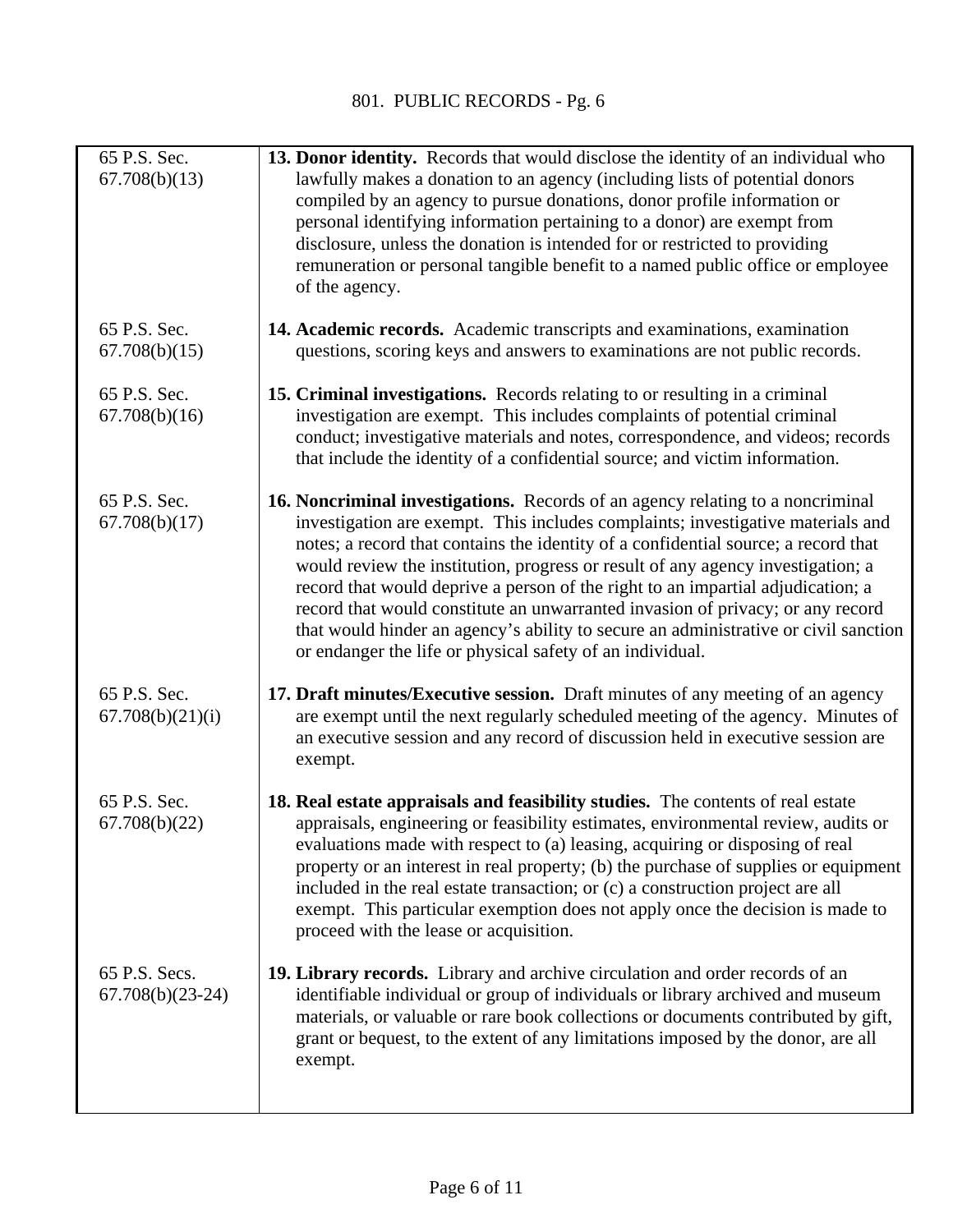| 65 P.S. Sec.<br>67.708(b)(26)             | <b>20. Precontract award documents.</b> The following documents are exempt: (a) a<br>proposal pertaining to agency procurement or disposal of supplies, services or<br>construction are exempt prior to the award of the contract or prior to the opening<br>and rejection of all bids; (b) financial information of a bidder or offerer requested<br>in an invitation for bid or request for proposals to demonstrate the bidder's or<br>offerer's economic capability; (c) the identity of members, notes and other<br>records of agency proposal evaluation committees. |
|-------------------------------------------|----------------------------------------------------------------------------------------------------------------------------------------------------------------------------------------------------------------------------------------------------------------------------------------------------------------------------------------------------------------------------------------------------------------------------------------------------------------------------------------------------------------------------------------------------------------------------|
| 65 P.S. Sec.<br>67.708(b)(27)             | 21. Insurance communications. A record or information relating to a<br>communication between an agency and its insurance carrier, administrative<br>service organization or risk management office is exempt. However, this<br>exemption does not apply to the actual contract or to financial records relating to<br>the provision of insurance.                                                                                                                                                                                                                          |
| 65 P.S. Sec.<br>67.708(b)(30)             | 22. Minors. A record identifying the name, home address or date of birth of a child<br>17 years of age or younger is exempt.                                                                                                                                                                                                                                                                                                                                                                                                                                               |
|                                           | <b>Request For Access</b>                                                                                                                                                                                                                                                                                                                                                                                                                                                                                                                                                  |
| 65 P.S.<br>Sec. 67.504,<br>67.505, 67.703 | A written request for access to a public record shall be submitted on the required<br>form(s) and addressed to the Open Records Officer.                                                                                                                                                                                                                                                                                                                                                                                                                                   |
|                                           | Written requests may be submitted to the district in person, by mail, to a designated<br>facsimile machine, and to a designated e-mail address. The fax number and e-mail<br>address shall be posted on the web site.                                                                                                                                                                                                                                                                                                                                                      |
| 65 P.S.<br>Sec. 67.701,                   | Each request must include the following information:                                                                                                                                                                                                                                                                                                                                                                                                                                                                                                                       |
| 67.703                                    | 1. Identification or description of the requested record, with sufficient specificity to<br>enable the district to ascertain what records are being requested.                                                                                                                                                                                                                                                                                                                                                                                                             |
|                                           | 2. Medium in which the record is requested. If it exists in that medium, the request<br>shall be honored; otherwise, it shall be provided in the medium in which it exists.                                                                                                                                                                                                                                                                                                                                                                                                |
|                                           | Name and address of the individual to receive the district's response.<br>3.                                                                                                                                                                                                                                                                                                                                                                                                                                                                                               |
| 65 P.S.<br>Sec. 67.703                    | The district shall not require an explanation of the reason for the request or the<br>intended use of the requested record, unless otherwise required by law.                                                                                                                                                                                                                                                                                                                                                                                                              |
|                                           | <b>Fees</b>                                                                                                                                                                                                                                                                                                                                                                                                                                                                                                                                                                |
| 65 P.S.<br>Sec. 67.1307                   | The Board shall approve and the district shall keep current a list of reasonable fees<br>relative to requests for public records.                                                                                                                                                                                                                                                                                                                                                                                                                                          |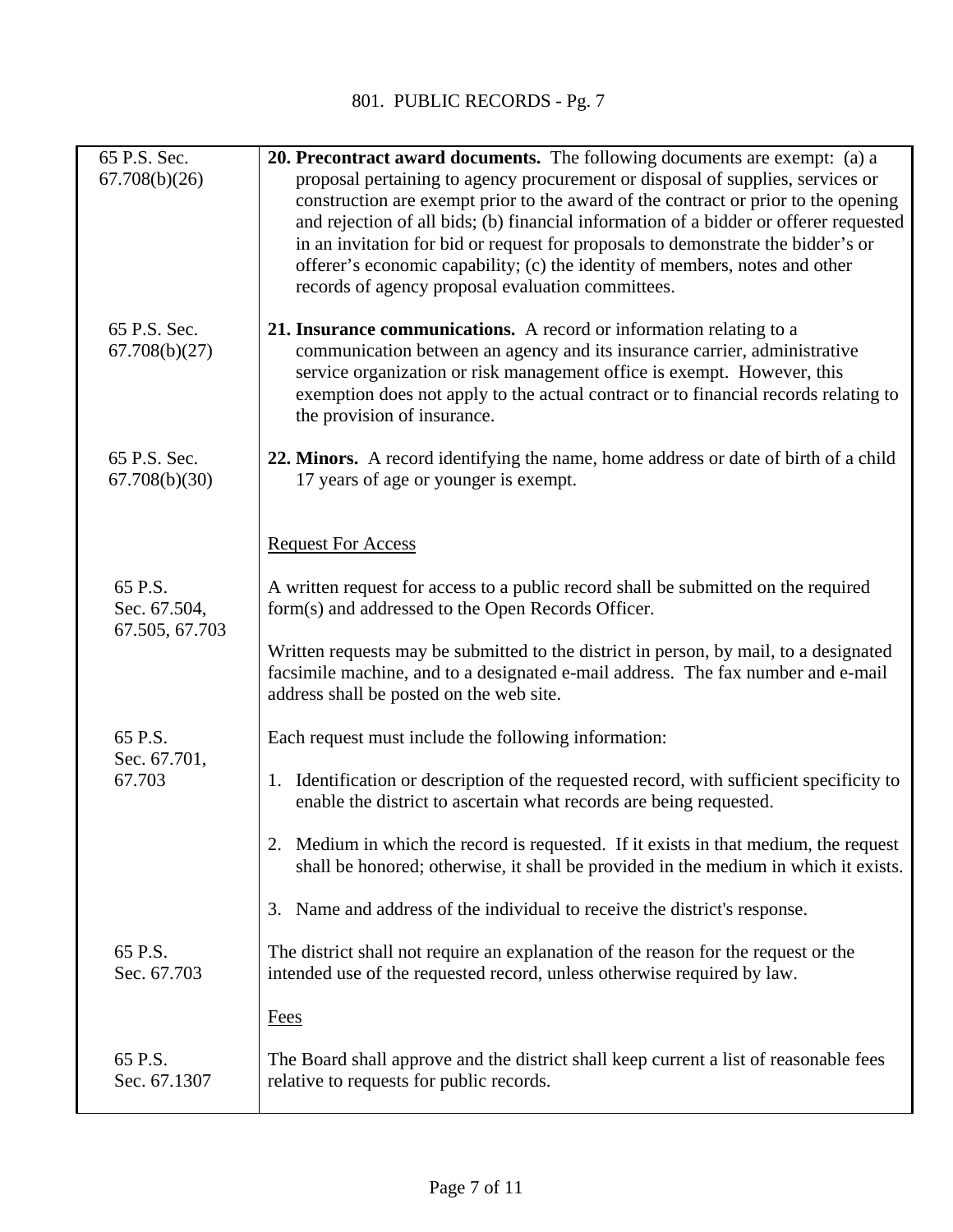| 65 P.S.<br>Sec. 67.1307           | No fee may be imposed for review of a record to determine whether the record is<br>subject to access under law.                                                                                                                                                                                                                                                                                                                                                                                             |
|-----------------------------------|-------------------------------------------------------------------------------------------------------------------------------------------------------------------------------------------------------------------------------------------------------------------------------------------------------------------------------------------------------------------------------------------------------------------------------------------------------------------------------------------------------------|
| 65 P.S.<br>Sec. 67.1307           | Prior to granting access, the district may require prepayment of estimated fees when<br>the fees required to fulfill the request are expected to exceed \$100.                                                                                                                                                                                                                                                                                                                                              |
| 65 P.S.<br>Sec. 67.1307           | The Superintendent may waive duplication fees when the requester duplicates the<br>record or the Superintendent deems it is in the public interest to do so.                                                                                                                                                                                                                                                                                                                                                |
|                                   | <b>Response To Request</b>                                                                                                                                                                                                                                                                                                                                                                                                                                                                                  |
| 65 P.S.<br>Sec. 67.502,<br>67.702 | District employees shall be directed to forward requests for access to public records<br>to the Open Records Officer.                                                                                                                                                                                                                                                                                                                                                                                       |
| 65 P.S.<br>Sec. 67.901            | Upon receipt of a written request for access to a record, the Open Records Officer<br>shall determine if the requested record is a public record and if the district has<br>possession, custody or control of that record.                                                                                                                                                                                                                                                                                  |
| 65 P.S.<br>Sec. 67.901            | The Open Records Officer shall respond as promptly as possible under the existing<br>circumstances, and the initial response time shall not exceed five (5) business days<br>from the date the written request is received by the Open Records Officer.                                                                                                                                                                                                                                                     |
|                                   | The initial response shall grant access to the requested record, deny access to the<br>requested record, partially grant and partially deny access to the requested record, or<br>notify the requester of the need for an extension of time to fully respond.                                                                                                                                                                                                                                               |
| 65 P.S.<br>Sec. 67.901            | If the district fails to respond to a request within five $(5)$ business days of receipt, the<br>request for access shall be deemed denied.                                                                                                                                                                                                                                                                                                                                                                 |
|                                   | <b>Extension Of Time</b>                                                                                                                                                                                                                                                                                                                                                                                                                                                                                    |
| 65 P.S.<br>Sec. 67.901,<br>67.902 | If the Open Records Officer determines that an extension of time is required to<br>respond to a request, in accordance with the factors stated in law, written notice shall<br>be sent within five (5) business days of receipt of request. The notice shall indicate<br>that the request for access is being reviewed, the reason that the review requires an<br>extension, a reasonable date when the response is expected, and an estimate of<br>applicable fees owed when the record becomes available. |
|                                   | Up to a thirty $(30)$ day extension for one $(1)$ of the listed reasons does not require the<br>consent of the requester. If the response is not given by the specified date, it shall be<br>deemed denied on the day following that date.                                                                                                                                                                                                                                                                  |
|                                   | A requester may consent in writing to an extension that exceeds thirty (30) days, in<br>which case the request shall be deemed denied on the day following the date                                                                                                                                                                                                                                                                                                                                         |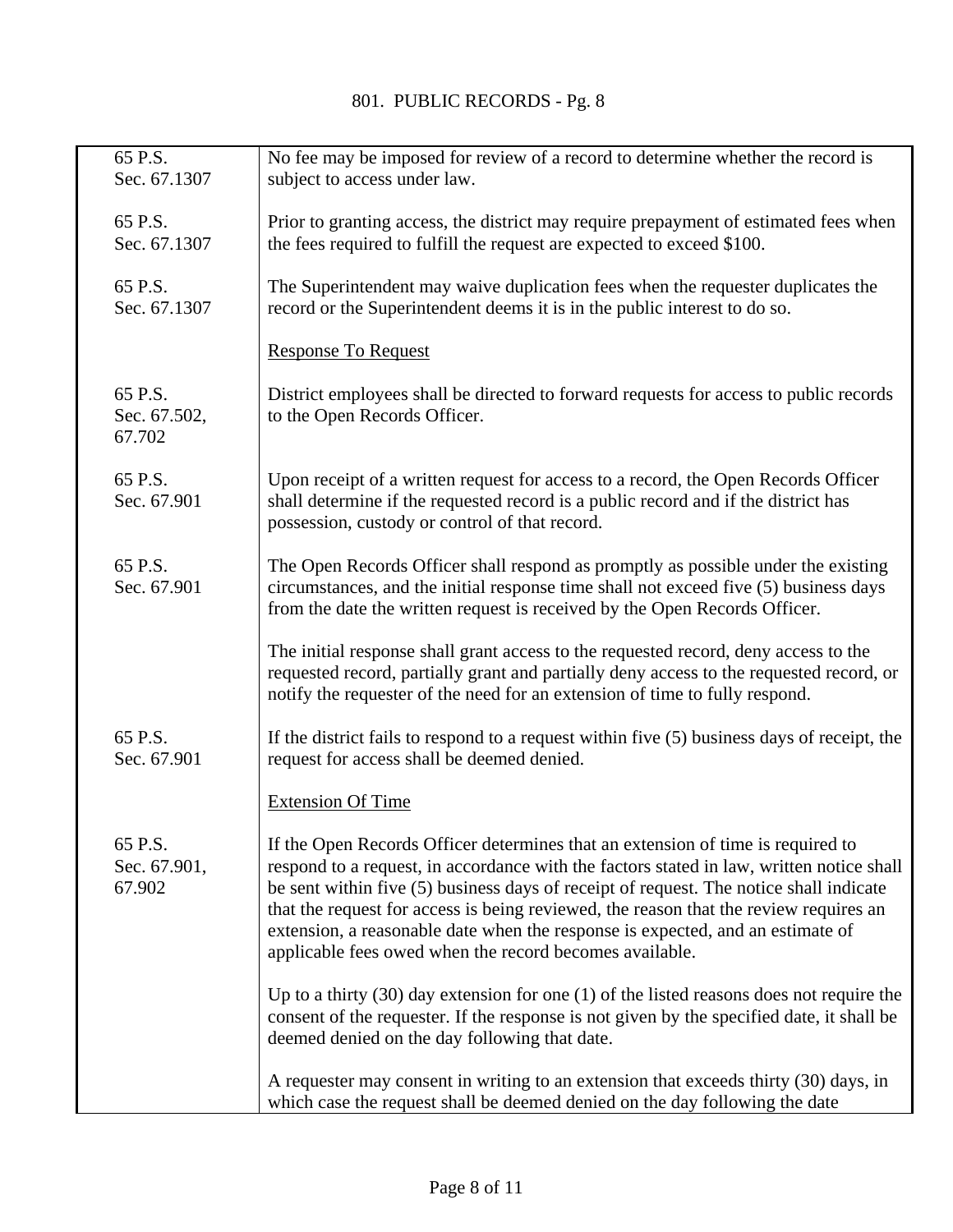|                                   | specified in the notice if the Open Records Officer has not provided a response by<br>that date.                                                                                                                                                                                                                                                                                                                                                                                                                                                                                                                                                                                        |
|-----------------------------------|-----------------------------------------------------------------------------------------------------------------------------------------------------------------------------------------------------------------------------------------------------------------------------------------------------------------------------------------------------------------------------------------------------------------------------------------------------------------------------------------------------------------------------------------------------------------------------------------------------------------------------------------------------------------------------------------|
|                                   | <b>Granting Of Request</b>                                                                                                                                                                                                                                                                                                                                                                                                                                                                                                                                                                                                                                                              |
|                                   | If the Open Records Officer determines that the request will be granted, the response<br>shall inform the requester that access is granted and either include information on the<br>regular business hours of the administration office, provide electronic access, or state<br>where the requester may go to inspect the records or information electronically at a<br>publicly accessible site. The response shall include a copy of the fee schedule in<br>effect, a statement that prepayment of fees is required in a specified amount if access<br>to the records will cost in excess of one hundred dollars (\$100.00), and the medium<br>in which the records will be provided. |
| 65 P.S.<br>Sec. 67.701            | A public record shall be provided to the requester in the medium requested if it<br>exists in that form; otherwise, it shall be provided in its existing medium. However,<br>the district is not required to permit use of its computers.                                                                                                                                                                                                                                                                                                                                                                                                                                               |
| 65 P.S.<br>Sec. 67.701,<br>67.704 | The Open Records Officer may respond to a records request by notifying the<br>requester that the record is available through publicly accessible electronic means or<br>that the district shall provide access to inspect the record electronically. If the<br>requester, within thirty (30) days following receipt of the district's notice, submits a<br>written request to have the record converted to paper, the district shall provide<br>access in printed form within five (5) days of receipt of the request for conversion to<br>paper.                                                                                                                                       |
| 65 P.S.<br>Sec. 67.506            | A public record that the district does not possess but is possessed by a third party<br>with whom the district has contracted to perform a governmental function and which<br>directly relates to that governmental function shall be considered a public record of<br>the district. When the district contracts with such a third party, the district shall<br>require the contractor to agree in writing to comply with requests for such records<br>and to provide the district with the requested record in a timely manner to allow the<br>district to comply with law.                                                                                                            |
| 65 P.S.<br>Sec. 67.706            | If the Open Records Officer determines that a public record contains information<br>both subject to and not subject to access, the Open Records Officer shall grant access<br>to the information subject to access and deny access to the information not subject to<br>access. The Open Records Officer shall redact from the record the information that<br>is not subject to access. The Open Records Officer shall not deny access to a record<br>if information is able to be redacted.                                                                                                                                                                                            |
| 65 P.S.<br>Sec. 67.905            | If the Open Records Officer responds to a requester that a copy of the requested<br>record is available for delivery at the administration office and the requester does not<br>retrieve the record within sixty (60) days of the district's response, the district shall<br>dispose of the copy and retain any fees paid to date.                                                                                                                                                                                                                                                                                                                                                      |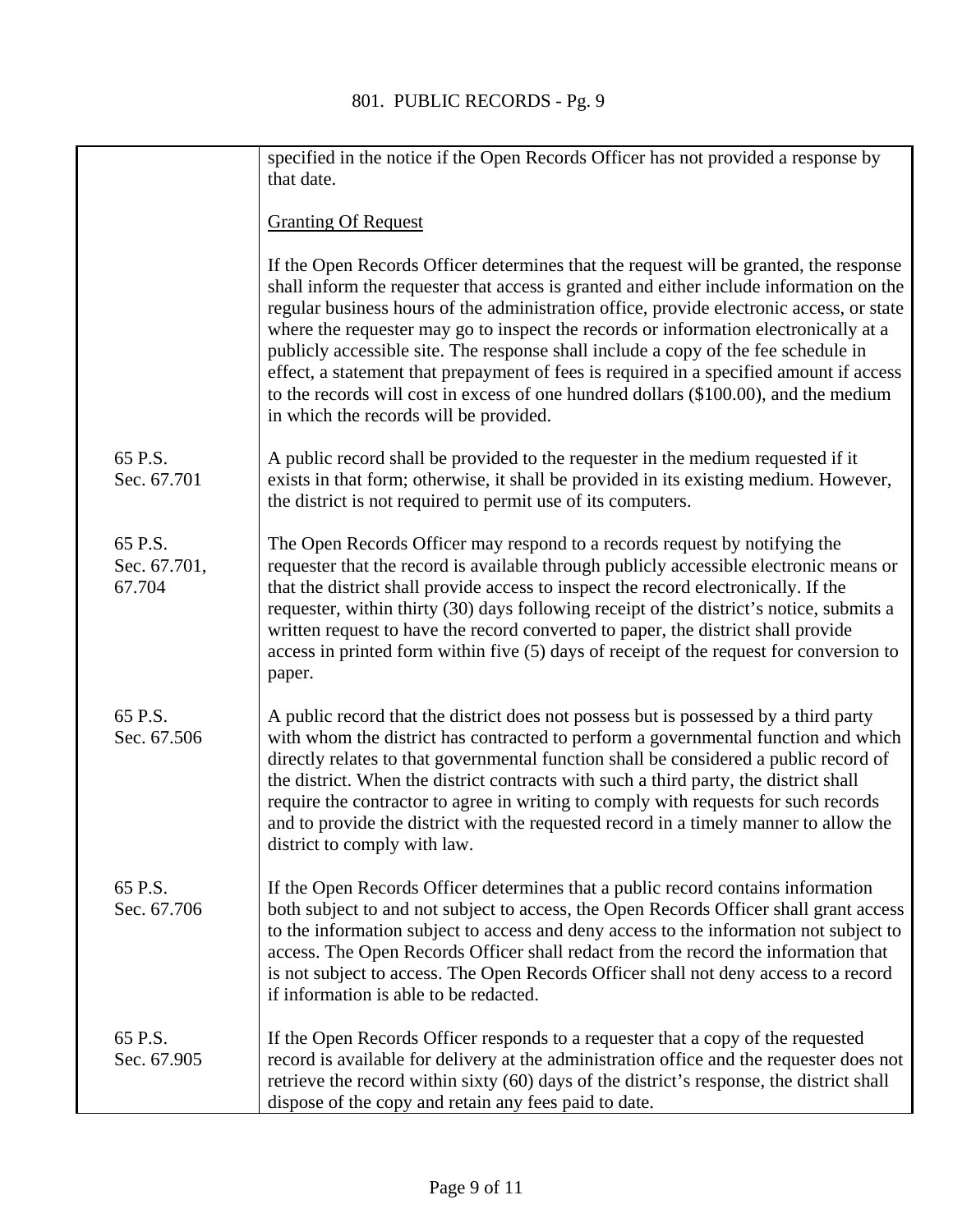## 801. PUBLIC RECORDS - Pg. 10

|                                   | <b>Notification To Third Parties</b>                                                                                                                                                                                                                                                                                               |
|-----------------------------------|------------------------------------------------------------------------------------------------------------------------------------------------------------------------------------------------------------------------------------------------------------------------------------------------------------------------------------|
| 65 P.S.<br>Sec. 67.707            | When the district produces a record that is not a public record in response to a<br>request, the Open Records Officer shall notify any third party that provided the<br>record to the district, the person that is the subject of the record, and the requester.                                                                   |
| 65 P.S.<br>Sec. 67.707            | The Open Records Officer shall notify a third party of a record request if the<br>requested record contains a trade secret or confidential proprietary information, in<br>accordance with law and administrative regulations.                                                                                                      |
|                                   | Denial Of Request                                                                                                                                                                                                                                                                                                                  |
| 65 P.S.<br>Sec. 67.901,<br>67.903 | If the Open Records Officer denies a request for access to a record, whether in whole<br>or in part, a written response shall be sent within five (5) business days of receipt of<br>the request. The response denying the request shall include the following:                                                                    |
|                                   | 1. Description of the record requested.                                                                                                                                                                                                                                                                                            |
|                                   | Specific reasons for denial, including a citation of supporting legal authority.                                                                                                                                                                                                                                                   |
|                                   | Name, title, business address, business telephone number, and signature of the<br>3.<br>Open Records Officer on whose authority the denial is issued.                                                                                                                                                                              |
|                                   | 4. Date of the response.                                                                                                                                                                                                                                                                                                           |
|                                   | 5. Procedure for the requester to appeal a denial of access.                                                                                                                                                                                                                                                                       |
| 65 P.S.<br>Sec. 67.506            | The Open Records Officer may deny a request for access to a record if the requester<br>has made repeated requests for that same record and the repeated requests have<br>placed an unreasonable burden on the district.                                                                                                            |
| 65 P.S<br>Sec. 67.506             | The Open Records Officer may deny a request for access to a record when timely<br>access is not possible due to a disaster, or when access may cause physical damage<br>or irreparable harm to the record. To the extent possible, a record's contents shall be<br>made accessible even when the record is physically unavailable. |
| 65 P.S.<br>Sec. 67.706,<br>67.903 | Information that is not subject to access and is redacted from a public record shall be<br>deemed a denial.                                                                                                                                                                                                                        |
| 65 P.S.<br>Sec. 67.1101           | If a written request for access to a record is denied or deemed denied, the requester<br>may file an appeal with the state's Office of Open Records within fifteen (15)<br>business days of the mailing date of the Open Records Officer's response or of a<br>deemed denial.                                                      |